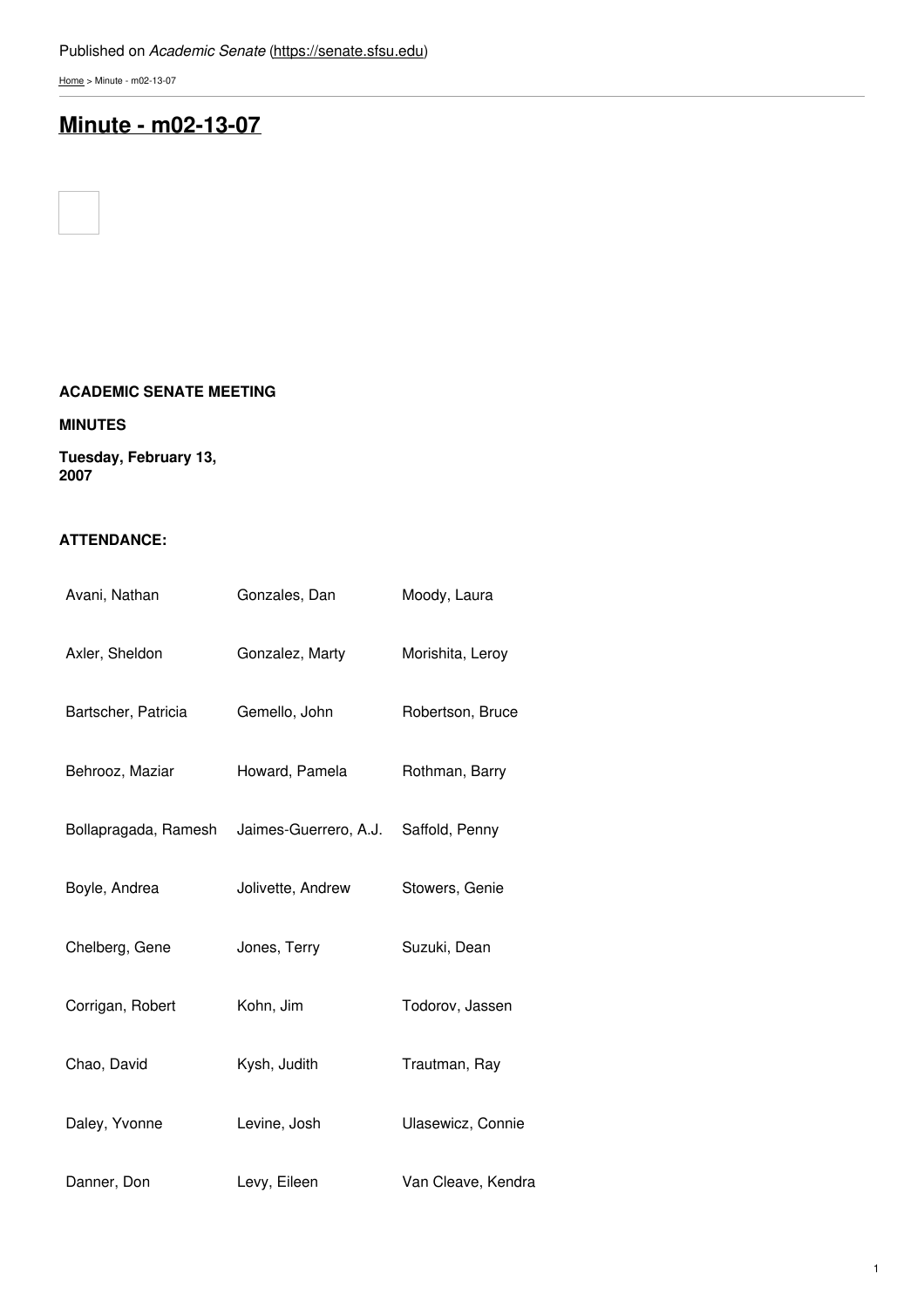| Dariotis, Wei Ming    | Li, Wen-Chao       | Van Dam, Mary Ann  |
|-----------------------|--------------------|--------------------|
| Davis, Harvey (Skip)  | Linder, Martin     | Velez, Pauline     |
| Donovan-Blood, Asella | Luna, Debra        | Whalen, Shawn      |
| DuVal, Derethia       | McCracken, Bridget | Williams, Robert   |
| Fehrman, Kenneth      | Meredith, David    | Yee, Darlene       |
| Fung, Robert          | Minami, Masahiko   | Zwillinger, Lesley |

**Absences:** Angelo, Albert (abs); Chattopadhyay, Sudip (abs); Gaglio, Connie Marie (abs);

Klingenberg, Larry (abs); Mercado, Claudia (abs); Gallagher, Brian (abs); Shapiro, Jerald (abs);

Steier, Saul (abs); Smith, Alastair (abs); Saiyed, Zohra (abs); Yang, Nini (abs)

**Guests:** John Kim; Nancy Hayes; Kevin Kelly; Helen Goldsmith; Caran Colvin; Gail Whitaker

**CALLED TO ORDER: 2:11 p.m.**

### **ANNOUNCEMENTS**

### **Chair Meredithâ¦**

- **Thanked Vice Chair Velez and the rest of the planning committee for their leadership of the recently completed, hugely successful faculty staff retreat.**
- **Announced that Yenbo Wu has been promoted to the position of Associate Vice President of International Education.**
- **Introduced APC Chair Whalen who reminded Senators about the campus continuous calendar policy survey. For more information and to complete the survey see the Academic Senate Web site.**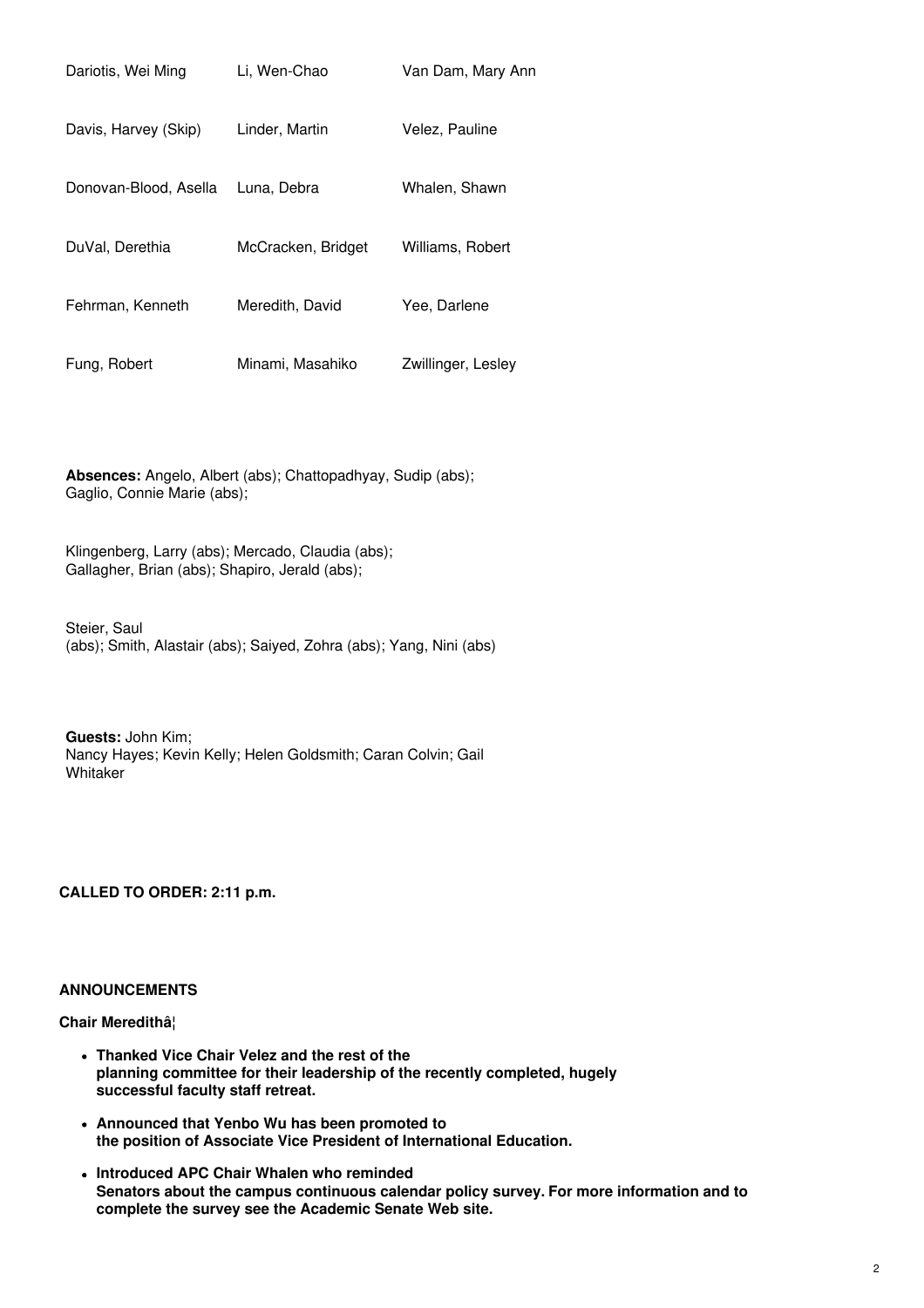## **AGENDA ITEM #1—Approval of the Agenda for February 13, 2007**

The agenda was approved by general consent.

**AGENDA ITEM #2—Approval of the Minutes for December 12, 2006**

**The minutes were approved by general consent.**

**AGENDA ITEM #3—Report from Enrique Riveros-Schafer, AVP of Academic Affairs: Update on the Office of Research and Sponsored Programs (ORSP)**

**Chair Meredith introduced AVP Riveros-Schafer who provided an update on the activities of the ORSP. The report will be posted on the ORSP Web site.**

**AGENDA ITEM #4—Report from John Kim, AVP of Academic Resources, and Kevin Kelley, Academic Technology: Update on iLearn and Blackboard**

**Chair Meredith introduced AVP Kim and Kevin Kelly, Coordinator of On-line Teaching and Learning, who gave an update on campus learning management systems. The campus will be converting from Blackboard to iLearn over the current semester and summer.**

**AGENDA ITEM #5—Discussion Item from the Faculty Affairs Committee (FAC): Access to Excellence**

[http://www.calstate.edu/acadaff/system\\_strategic\\_planning/](http://www.calstate.edu/acadaff/system_strategic_planning/)

**FAC Chair Kohn**

**facilitated a conversation on the Access to Excellence initiative. He directed Senators to the Academic** Senate Web site to find a link to the on-line forum on the initiative. Chair Kohn also reminded Senators that **the Academic Senate meeting on February 27 will be a town hall style meeting designed to further discuss the campus response to the system initiative. Finally, he directed the body's attention to the topic sign-up sheet being circulated and encouraged Senators to indicate which topic they would want to participate in.**

**Williams, Ulasewicz m/s/p**

**Senator Williams moved the following resolution:**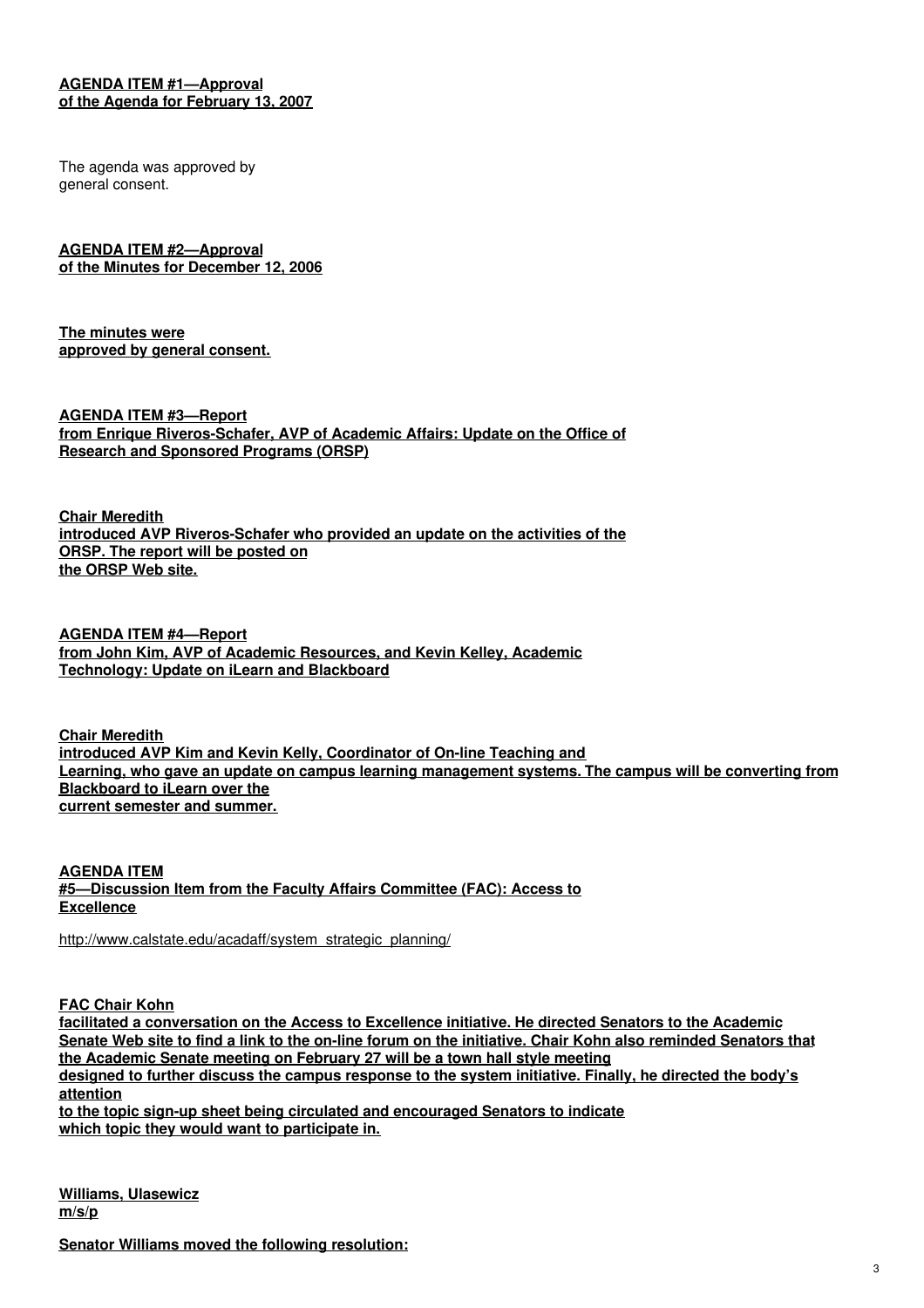### Whereas: Access

to Excellence is a critically important endeavor to change the strategic plan of the California State University system, and by association, San Francisco State University; and

Whereas: The Academic Senate of SF State is sponsoring a Town Hall meeting on February 27<sup>th</sup> from 2 to 5 p.m., which will facilitate a dialogue between members of the SF State academic community; and

Whereas: SF State senators may be tempted to use February 27<sup>th</sup> as a holiday. Be it

Resolved: That the Academic Senate at SF State strongly implores its membership to attend the Access to Excellence Town Hall meeting in lieu of a regularly scheduled senate meeting.

**The motion was seconded by Senator Ulasewicz.**

**The resolution was approved with dissent.**

**AGENDA ITEM #6—Recommendation from the Executive Committee: Proposed Resolution on Contract Negotiations**

**Yee, Davis m/s/p**

**Statewide Senator Yee introduced the item. The motion was seconded by Senator Davis.**

**The item was moved to second reading.**

**The resolution was approved unanimously.**

**AGENDA ITEM #7 Recommendation from the Curriculum Review and Approval Committee: Proposed Revisions to the Certificate in Music Recording Industry, College of Extended Learning.**

**Levy,Daley m/s/p**

**CRAC Chair Levy introduced the item along with Dean Gail Whitaker and Associate Dean Jim Bryan to speak to the item.**

**The item was moved to second reading.**